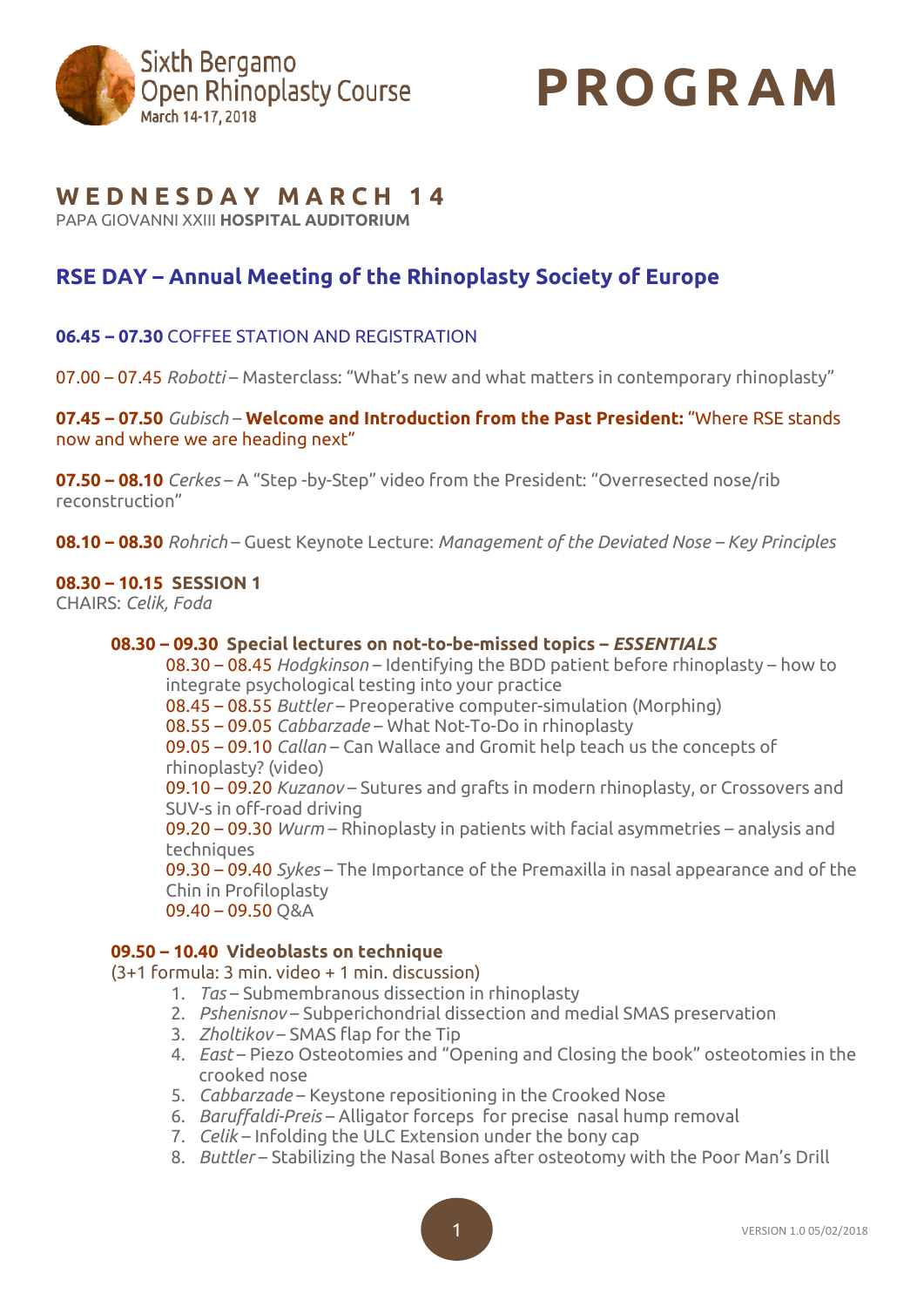



- 9. *Foda* Diced Cartilage for dorsal augmentation
- 10. *Berghaus* Diced Cartilage+ TachoSil® : a way to help the dorsum
- 11. *Bertossi* Crushed and Diced Cartilage wrapped in Collagen Membrane to correct the nasal dorsum
- 12. *Buttler* -Diced Cartilage Fascia with custom-made suit

#### **09.20 – 10.40** COFFEE STATION

#### **10.40 – 12.45 SESSION 2**

CHAIRS: *Davis, Heppt*

#### **10.40 – 11.45 Special lectures on not-to-be-missed topics –** *VIEWPOINTS*

10.40 – 10.50 *Persichetti* – The role of Spreader Flaps to prevent the interruption of the eyebrow nasal tip (with or without spreader grafts)

10.50 – 11.00 *Wurm* – Differentiated approach for the Drooping Tip

11.00 – 11.10 *Klinger* – Hyperprojected Nose in the closed approach

11.10 – 11.20 *Callan* – Rethinking Nostril Shape in relationship to Tip Projection

11.20 – 11.30 *Berghaus* – The Lateral Crura Turn-in Flap – variation is delightful

11.30 – 11.40 *Mocella* – Septal Perforations repair with open and endoscopic approach 11.40 – 11.45 Q&A

# **11.45 – 12.45 Videoblasts on technique**

(3+1 formula: 3 min. video + 1 min. discussion)

- 1. *Pshenisnov* Tip Sutures that matter
- 2. *Cabbarzade* Lateral Crus Caudocephalic Rotation Suture for function and aesthetics
- 3. *Haack* A variation of the Supratip Control Suture
- 4. *Heppt* Floating Columellar Strut
- 5. *East* The Septo-Columellar sling suture
- 6. *Baruffaldi-Preis* "Joy– Ride" stitch to improve tip stability with strut grafts
- 7. *Celik* Reconstructing the Anterior Septal Angle with Ethmoid Bone Grafts
- 8. *Haak* L-strut reconstruction plus tomahawk graft as a modified SEG
- 9. *Davis* Lateral Crura Tensioning on Septal Extension Graft
- 10. *Cerkes* Underdeveloped tip cartilages lat crura grafting
- 11. *Wurm* Subcutaneous Footplate Suture for stabilization and narrowing of the columella base
- 12. *Bertossi* Simultaneous nose + chin surgery for Profiloplasty
- 13. *Heppt* Reconstruction of the central pillar by septal Tongue-in-Groove
- 14. *Maas* Closure of Septal Perforation in combination with powered rhinoplasty and a six flap technique

# **12.45 – 13.30** LUNCH

# **12.50 – 13.20 Lunchtime Workshop: "Piezosurgery: Pros and Cons"**

*The workshop will deal with benefits, effective indications, drawbacks and details of technique in use of ultrasonic devices in rhinoplasty. It will reflect Dr Robotti's personal experience starting from 2014 after the technique was pioneered in the field of rhinoplasty by Olivier Gerbault. HELD BY: Enrico Robotti*

*SPONSORED BY: Mectron*